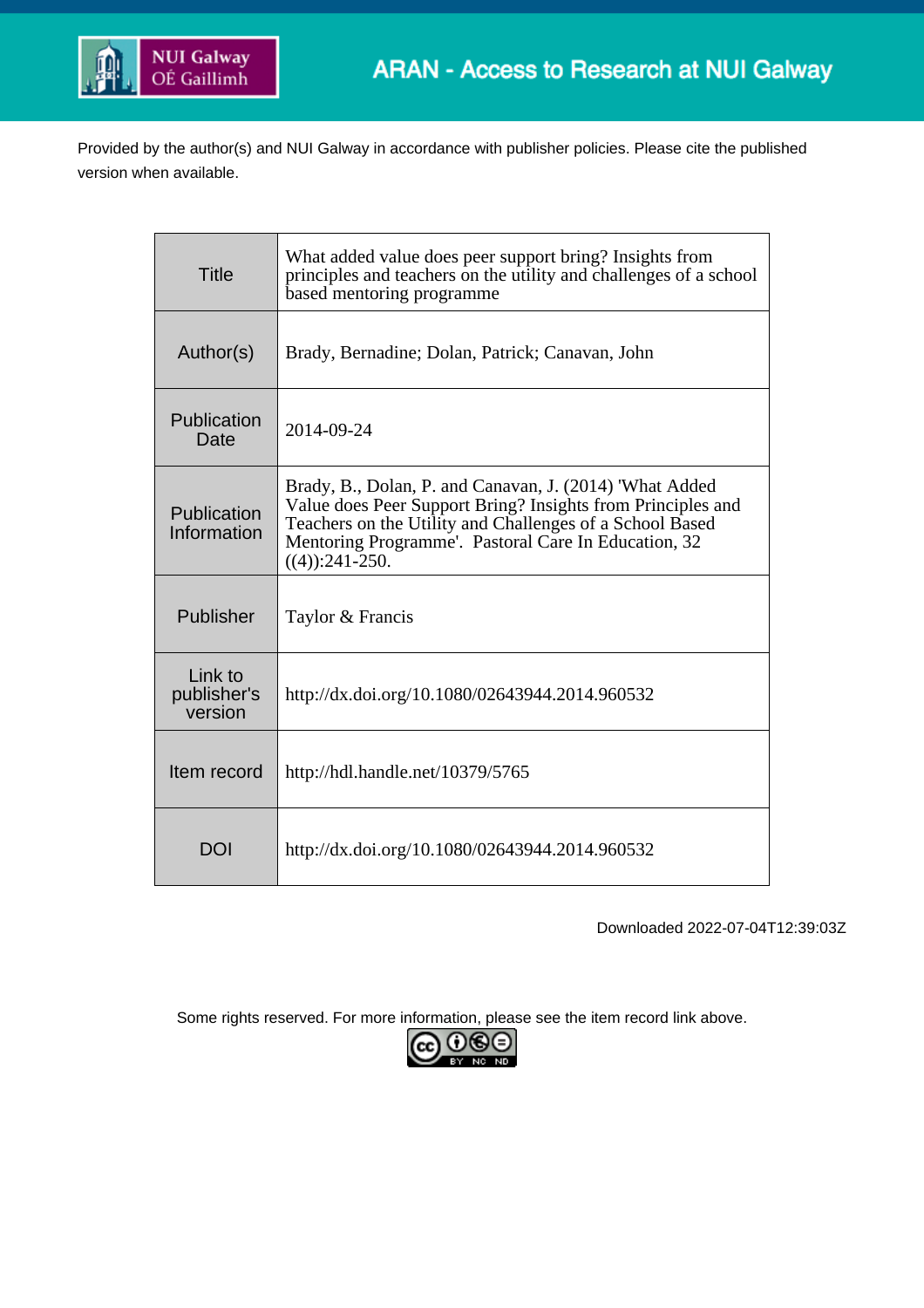# **What added value does peer support bring?: Insights from principals and teachers on the utility and challenges of a school based mentoring programme**

## *Bernadine Brady, John Canavan, Pat Dolan*

Over the past decade, there has been greater attention placed on the potential value of peer support models, particularly in school contexts (Cowie, 2011 and others). This paper uses the case study of an Irish school based peer mentoring programme to identify the added value that peer led models of social support for children and young people offer in a school setting. The Irish national youth organisation, Foróige, runs the Big Brothers Big Sisters (BBBS) school-based mentoring programme in over 60 Irish secondary schools, with the aim of improving young people's transition to secondary school. Qualitative research was undertaken with 36 principals and teachers in secondary schools operating the programme. Five specific ways in which the peer mentoring model adds value to existing support in schools are identified and discussed, while challenges associated with the model are also highlighted.

Key words: peer support, youth mentoring, school transition.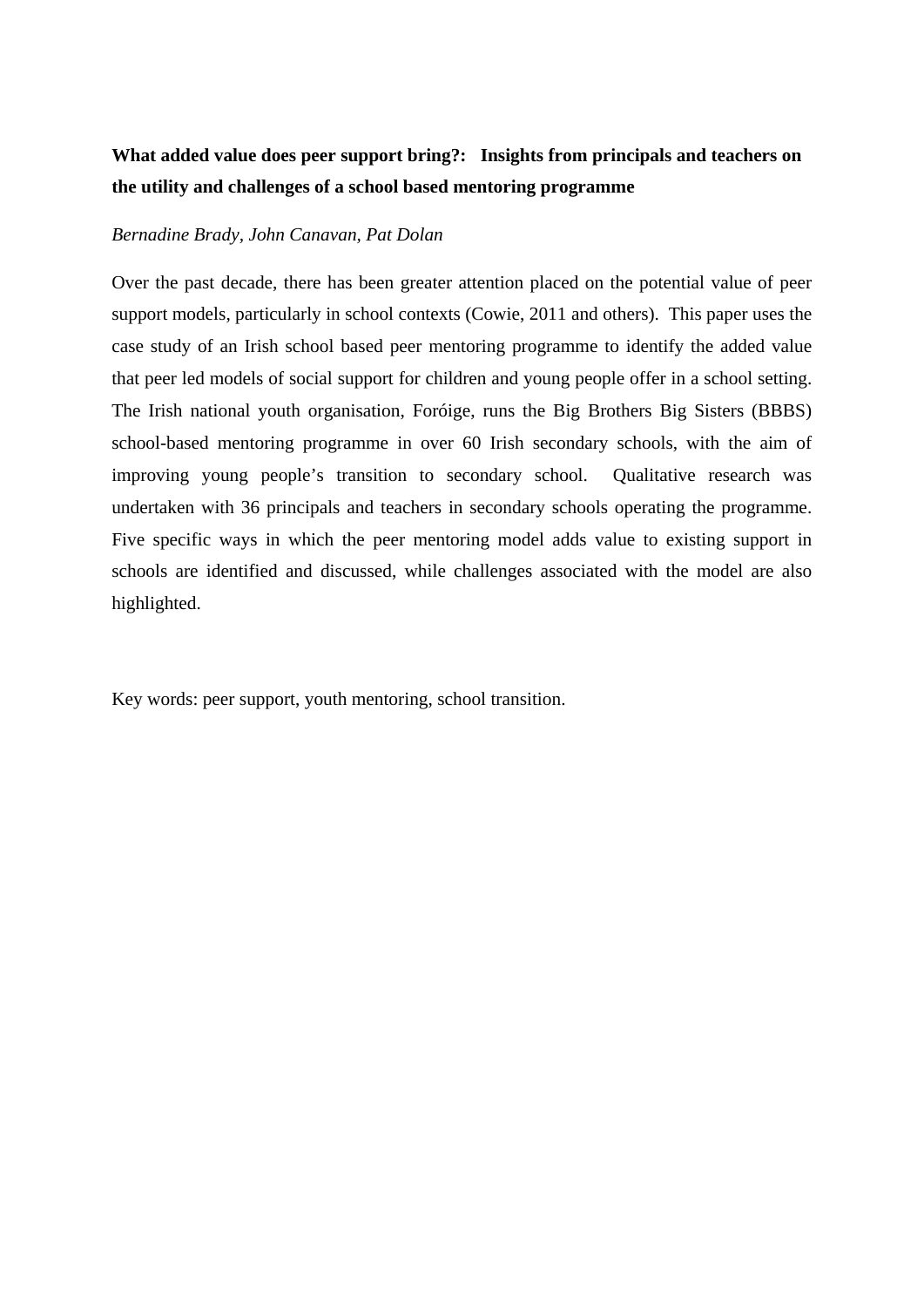## **Introduction**

Peer support models, including befriending, mediation, mentoring and counselling, have become increasingly prevalent in schools over recent years, with a survey by Houlston, Smith and Jessel (2009) finding that an estimated 62% of English primary and secondary schools are using a structured peer support system. While there are wide variations in focus and organisation, peer support programmes generally train young people to provide effective support to other students, with a view to promoting social and emotional well-being and countering anti-social behaviour. Cowie and Smith (2010) found that peer support models can help young people to deal with challenges such as bullying, while also creating a more positive ethos in the school community. This paper reports on qualitative research undertaken in relation to a peer support model, the Big Brothers Big Sisters (BBBS) school based mentoring programme in Ireland, designed to support young people in the transition to secondary school. After setting the theoretical and programmatic context of the programme, the paper focuses specifically on the perspectives of principals and teachers in relation to the added value that the peer support model offers in comparison to adult-led forms of support in the school setting and highlights some of the key challenges associated with the delivery of programmes of this nature.

# **Peer support**

The social support literature provides a strong theoretical basis for peer support programmes, with clear relationships between the perceived availability of social support and social and emotional well-being (Cohen and Willis, 1985). As children move into adolescence, support from peers takes on a greater significance, with higher levels of friendship and support from the peer group associated with greater emotional well-being (Buchanan and Bowen, 2008). However, peer relationships can be associated with significant emotional distress where exclusion and bullying occurs (Cowie, 2011). Cowie (2009), Dolan and Brady (2012) and others have argued that children and young people are uniquely placed to offer effective social support to peers and that models are needed to ensure that this form of support is mobilised for the benefit of all children and young people, but particularly for those experiencing difficulties. There is a growing body of empirical evidence supporting the case for peer support initiatives. For example, Houlston, Smith and Jessel (2011) found that the use of peer support initiatives was related to students greater perceived frequency of social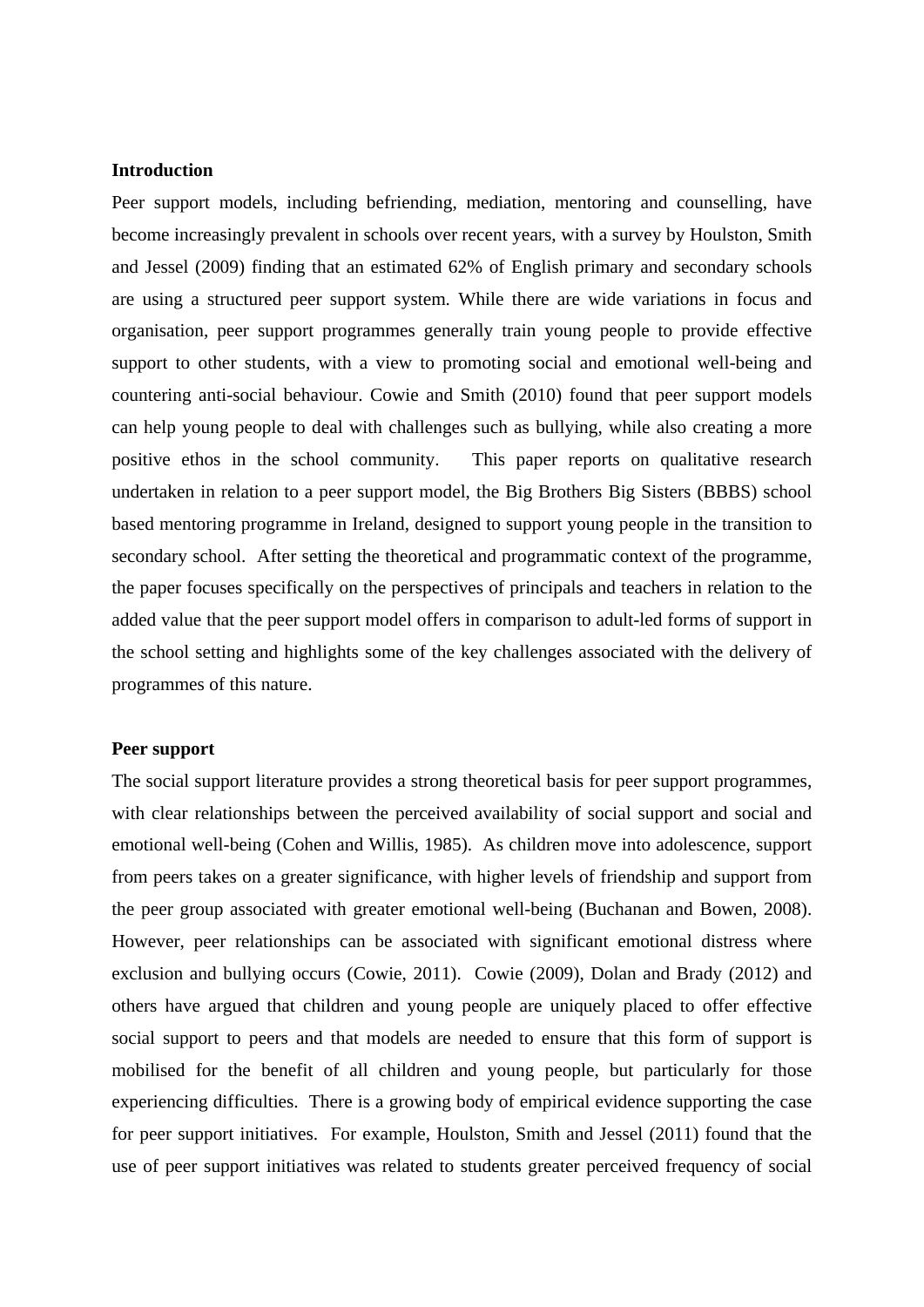support from other students, highlighting also that such programmes may be of particular value to children who have been bullied.

#### **Peer support in the context of school transition**

It is acknowledged that the transition from primary to secondary school can be a difficult one for young people, as they must move from the closely-knit primary school to the larger, more impersonal and complex environment that characterises most secondary schools. The pressures faced by young people can be academic, procedural and social and can be exacerbated for those students who also experience personal or family difficulties (Akos and Galassi, 2004). The transition process can influence the young person's feeling of connectedness to school and can impact on their decision regarding how long to stay in school. The literature points to a range of actions that schools can take to ease the transition process for incoming students, with the aim of enhancing their connectedness to school. It is argued that schools must take responsibility for student welfare and should pay greater attention to the relational aspects of school transition (Stelfox & Catts, 2012).

Cross-age peer mentoring is a form of structured support provided by older children or young people to younger peers. According to Karcher (2007), cross-age peer mentoring typically takes place in school settings as a means of supporting younger students within the school environment. There is some research evidence that cross-age peer mentoring has resulted in positive effects for mentors and mentees (Karcher 2007), though there has been a paucity of randomised controlled trial studies. For mentees, studies have shown improvements in attitudes to and connectedness to school and peers, self-efficacy, academic achievement, social skills and reduction of behaviour problems, while peer mentors develop skills and experiences that can further personal and career development. Karcher (2007) emphasises that cross-age peer mentoring programmes must be well-structured and properly managed in order to avoid any potential negative outcomes for the young people involved. The Foróige BBBS schools based programme can be considered a cross-age peer mentoring programme and is now described.

## **Description of the programme**

Foróige is a national youth organisation which currently engages 50,000 young people annually in Ireland in its range of clubs, projects and services. Foróige introduced the Big Brothers Big Sisters mentoring programme to Ireland, and developed a schools based mentoring model in 2003, whereby the core practices from the BBBS community based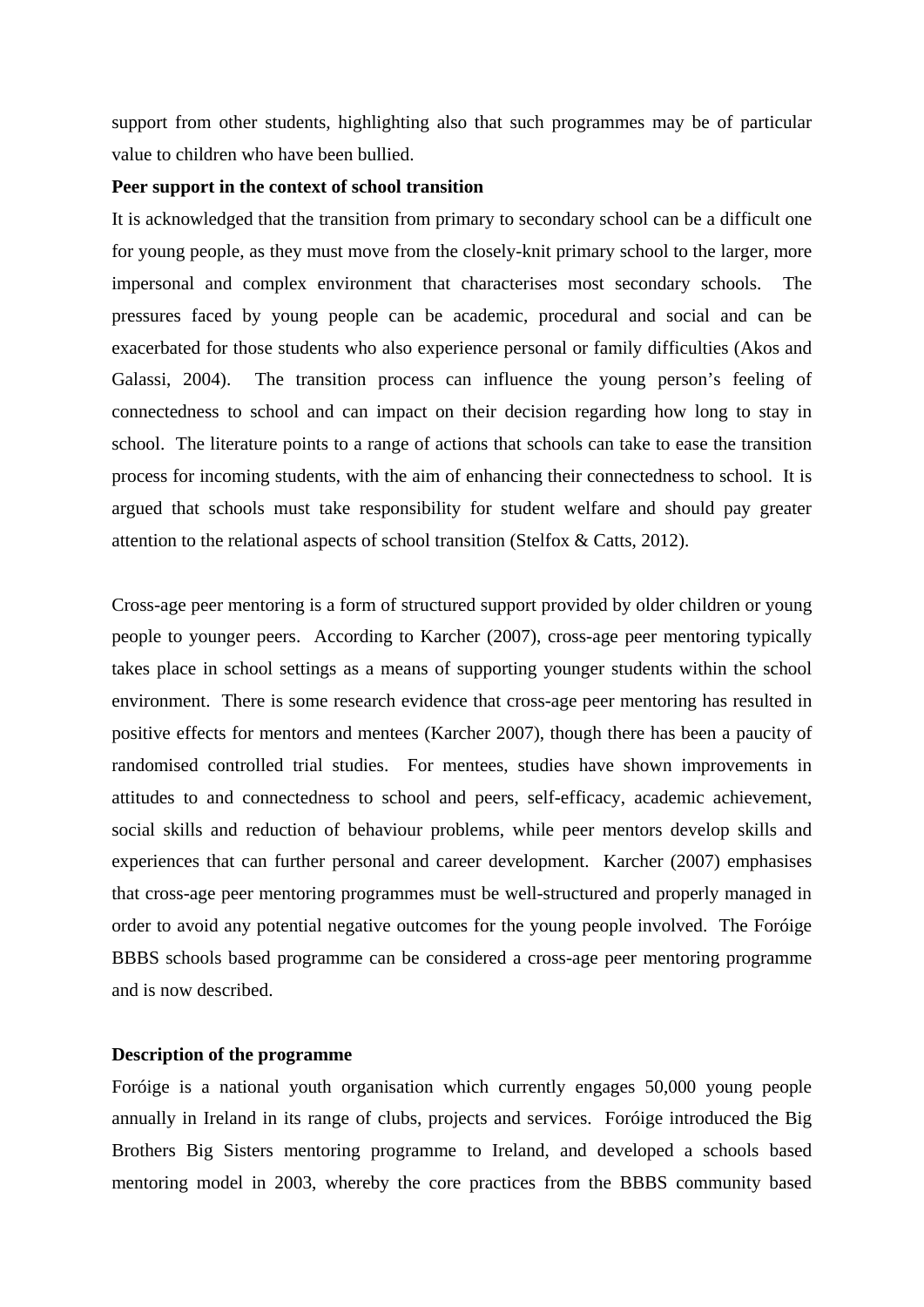programme (including one-to-one matching, interviewing candidates, matching, supervision and evaluation) were adapted to suit a school context. While there is a BBBS peer mentoring programme in the USA (called High School Bigs), Foróige did not replicate this programme, as it had largely done with the community programme, but developed its own model through a process of piloting, reviewing and adaptation. In 2007, the BBBS programme received an investment from Atlantic Philanthropies and the One Foundation, which enabled it to significantly increase its capacity to reach a stage where there are now 65 schools operating the programme, with 1,100 first year students involved.

The programme is essentially aimed at supporting the transition of young people from primary to secondary school and helping them to feel settled at school. Like the BBBS community based mentoring programme, the school programme is based on the belief that a positive relationship with an older friend can act to support the development of a young person. It is also seen to bring benefits to the mentor, in terms of their own personal and career development. The approach to relationship building is developmental rather than prescriptive, meaning that the focus is on helping the mentee to feel relaxed and make meaningful connections in the school setting, rather than imposing goals on the relationship. Because there are no explicit measurable goals set for the match nor is the friendship dependent on particular goals being achieved, the relationship might be best described as befriending rather than mentoring (Befriending Network Scotland, n.d, pp.24-25).

Matches are expected to be of the same gender and involve just one senior student as a mentor to one junior student. The programme is expected to run for the full academic year, under the supervision of a designated school staff member. Participation is voluntary for all parties involved. Participants, both mentors and mentees, must be given information about the programme, apply to take part, secure parental permission for their participation and be interviewed. Participants receive training that outlines their expected roles and some of the challenges and issues they may encounter. In some schools, all first year students are encouraged to participate while in other schools, the programme is available to a subset of first year students. The issues associated with both options will be discussed later in the paper.

The matched pairs meet weekly in a classroom or other school room for a minimum of 40 minutes and the designated link person is responsible for the supervision of these meetings and overseeing individual or group-based activities. Participants complete 'match report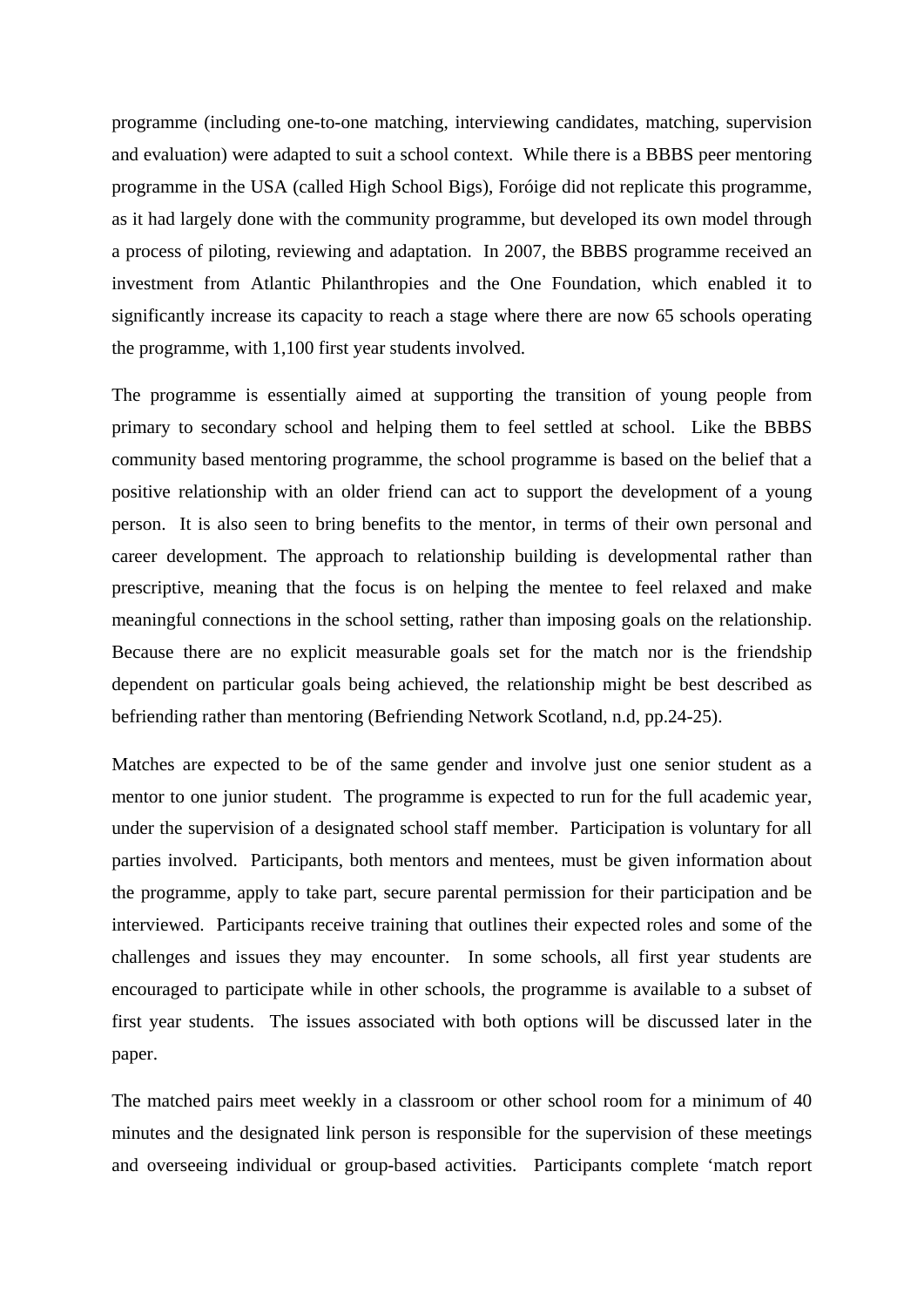cards' at the end of every session and also complete a questionnaire at the end of every term. A recognition event is held at the end of the school year to acknowledge the contribution of both mentors and mentees and to award certificates of participation. The expected operating standards for the programme are outlined in the BBBS 'School Manual', a copy of which is given to every school.

The school is expected to sign a formal agreement indicating their willingness to abide by the core features of the BBBS model and to run the programme in accordance with the school manual. They are asked to designate a staff member as co-ordinator for the mentoring programme and are provided with a range of resources, including the 'school manual' and activities booklet. This link teacher receives training from BBBS staff in operating the programme and their role is to oversee the running of the programme in the school. They are expected to contact the Foróige / BBBS Project Officer if any difficulties arise. The Project Officer is also required to undertake an annual evaluation of the BBBS School programme in each of the schools for which they have responsibility.

## **Methodology**

This paper is based on a larger external evaluation of the programme conducted in 2012 by researchers at NUI, Galway (Brady et al, 2012). At the time this research was undertaken, there were 64 schools operating the BBBS programme in Ireland. The study sought to focus on those schools in which the programme was well-established and operating in compliance with the programme model, in order to explore its benefits and challenges when fully operational. A purposive sample of 26 schools was deemed to meet this criteria and representatives from 23 schools agreed to take part in the research. The overall study involved participatory focus groups with mentors and mentees, interviews with Foróige case workers and interviews with principals or vice-principals and link teachers. Ethical approval for the study was granted by the author's institution.

A detailed analysis of all stakeholders perspectives is provided in the evaluation report (Brady et al, 2012) but, due to limited space, this paper focuses specifically on the perspectives of principals and link teachers regarding the benefits and challenges associated with the peer support model. Interviews were sought from both the principal and the designated link teacher for the programme in each of the 26 schools sampled. A total of 38 telephone interviews were undertaken with representatives of the 23 schools, including 21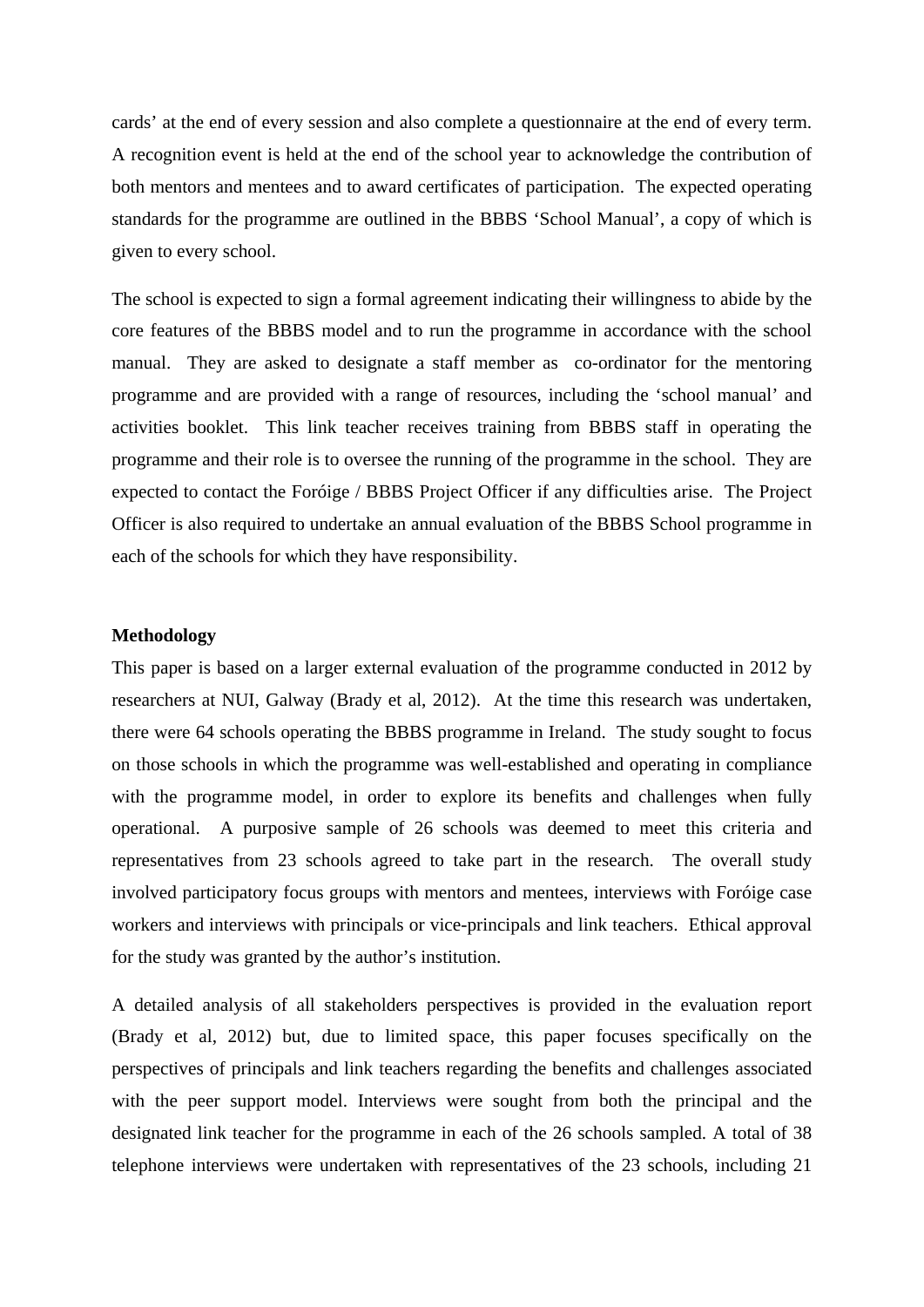link teacher interviews and 17 principal or vice-principal interviews. Participants were asked about their experience of running the programme and the benefits and challenges associated with it. Permission was sought from respondents to record the interview and all recordings were transcribed fully. The transcripts were read through several times to give a sense of the key issues and themes emerging. The data was thematically coded, using Nvivo software, according to the questions for each stakeholder group and sub-themes were then developed under each question. When all data had been coded, the researcher re-read the transcripts and interview notes in full to ensure that nothing had been missed and some revisions were made.

The paper now moves on to outline the perspectives of principals and teachers regarding the specific advantages or 'added-value' of peer support that distinguish it from adult or teacher support in a school context. This question was not directly posed to respondents but analysis of the data suggests that five unique features associated with peer support can be identified. The paper then highlights some of the key challenges identified by principals and link teachers in implementing a programme of this nature.

# **What added value does peer support bring?**

Firstly, it can be argued that the support provided by older peers is effectively matched to the needs of young people receiving it. Weiss (1976) suggests that people going through a state of transition benefit from three different types of support. One is an expert, which in this case would be a teacher, who has a professional understanding of the issue at hand. The second is the veteran, who is a person who has experienced the stressor and can draw on his or her own experiences in discussing the issue, thus demonstrating that survival and thriving is possible. The third form of support described by Weiss (1976) is the role played by fellow participants –who can share similar experiences. It can be argued that, in the case of school transition, expert and participant support are already available from teachers and fellow students respectively, but the veteran support may not be available to groups of young people who don't have older siblings or relatives in the school. In addition to formally mobilising the support from veterans, programmes such as this also create a space in which all expert, veteran and fellow participants can come together with a specific focus on encouraging issues to be addressed and supportive relationships to be developed.

In this research, principals and link teachers were of the view that that young people may be more likely to listen to older peers as they respect the fact that they have 'been in their shoes'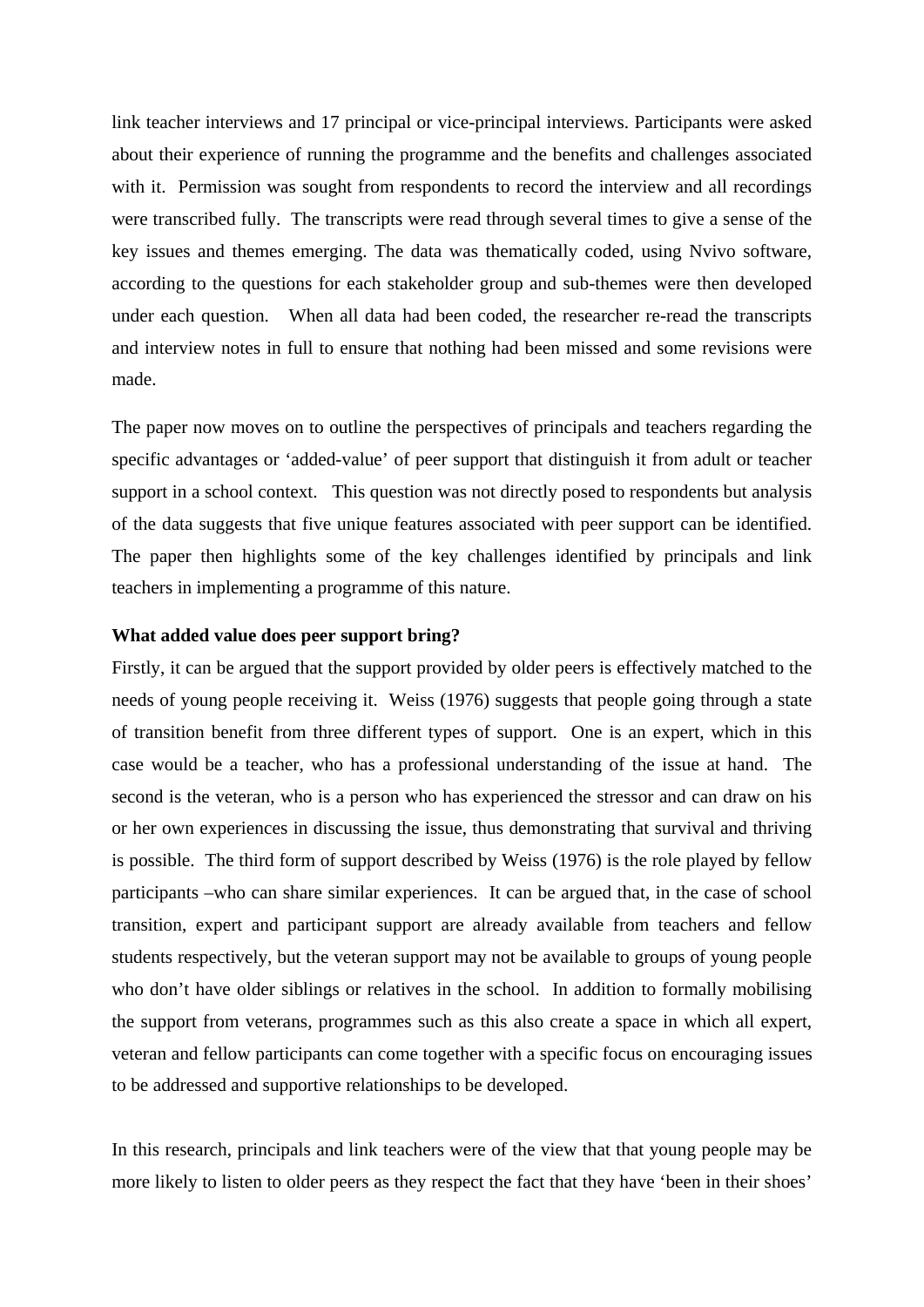and can thus identify with their experiences. Likewise, the older student can tailor the support to the needs of the young person as they have a good idea of how they may be feeling. There was a belief that the first year student would be more likely to seek support with particular issues from an older peer than from a teacher. Link teacher 13 quoted below describes how she asked the senior students to give an input to first years on BBBS at the start of the year and felt that they were very attuned to the specific needs and anxieties of their younger peers.

 They have somebody to go to, a student to go to so they can feel free to say things to that person that they mightn't say to a teacher, if they feel they're under pressure with something or if they feel for example something is not working well. Somebody closer to them in age who has been through exactly or very much the same experience within the recent past. (Principal 2)

 Last year I decided to get the fifth years to introduce themselves to the first years and to list out the benefits of becoming a 'Little'. I found that more effective than myself doing it because when you hand over the bit of power to these young people they have a way of kind of tapping into the child's needs as opposed to an older person who doesn't maybe fully remember what it would be like to be a child as it were. (Link teacher 13)

Cutrona (2000) refers to the concept of optimal, matching in social support, whereby the support offered should match the needs of the intended recipients. Peer support programmes have the potential to score highly in relation to this dimension of support, particularly in relation to the provision of practical and emotional support in relation to school matters.

Closely related to the previous point, the second feature associated with peer mentoring relates to the concept of subsidiarity, which requires than any tasks should be undertaken at as decentralised level as possible. The participants in this research highlighted that many of the issues the younger students may need help with are 'little things' that they may feel are too trivial to bother a teacher with. Some respondents felt that one of the strengths of the programme is that first year students get answers to any questions they may have. While the point was made that this reduces the burden on teachers in relation to answering queries from first year students, the principal advantage of this feature of peer support is that is means that small issues don't escalate into bigger challenges for the student.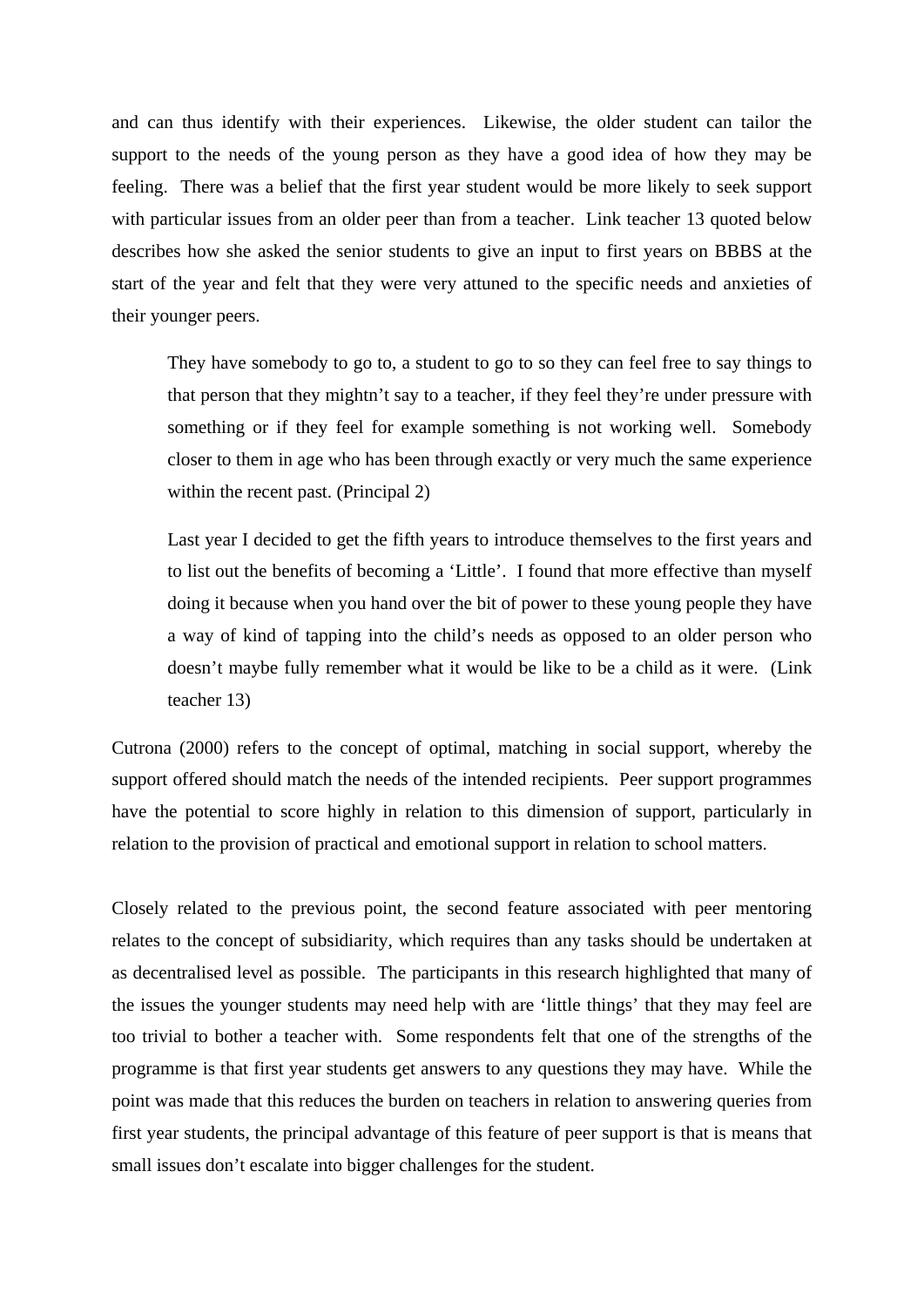it's the help with the small things…..because we tend to hit the big things, you know? It's the minor issues that they have which really aren't on the scale of things at all, but for a child they can be huge you know? ….It can be the locker, it can be the school bag, organising the diary, organising something, it might be bullying, it might be easier for them to say to a student rather than say it to a teacher. There are so many little things. (Principal 2)

The findings suggest that some schools adopt a policy of subsidiarity in relation to supporting students – in other words aiming to resolve the issue with the support of a peer mentor before resorting to more formal modes of support. For example, Principal 16 quoted below said that her school has a policy whereby they will see if an issue regarding a first year student can be resolved through the support of his or her mentor, which they see as preferable to intervention by a teacher.

There would be certain situations that would be brought to our attention, or we would notice ourselves in terms of girls not settling in too well, or parents in touch with us saying she's really lonesome, or she's not settling in with her class group, or she thinks that so and so is intimidating her wherever her locker is or whatever, and our protocol would be 'does she have a big sister?' And when she does we're so relieved. That's where we go first. Let's try and sort this out with her big sister..... see is there a way she can be present at lunch time or in that locker area, or have a little word with her to see what the reality is. …. invariably when there is a situation that we can use the support of the big sister, we do. (Principal 16)

A third dimension associated with peer support relates to the fact that it can have a greater 'reach' than adult-led models of support. The peer supporter is more likely to move seamlessly in the first year student's milieu and thus can provide timely and appropriate support where required. For example, they mix on school corridors, at lockers and on the school bus. Teachers and principals were aware of the value of having someone look out for the younger student in these contexts, where issues may arise that teachers would not be aware of. This was seen as furthering the reach of the school's pastoral care efforts, enabling students to receive supports in the contexts of their day to day interactions, rather than formally through designated support staff. Principals 17 and 21 described how mentors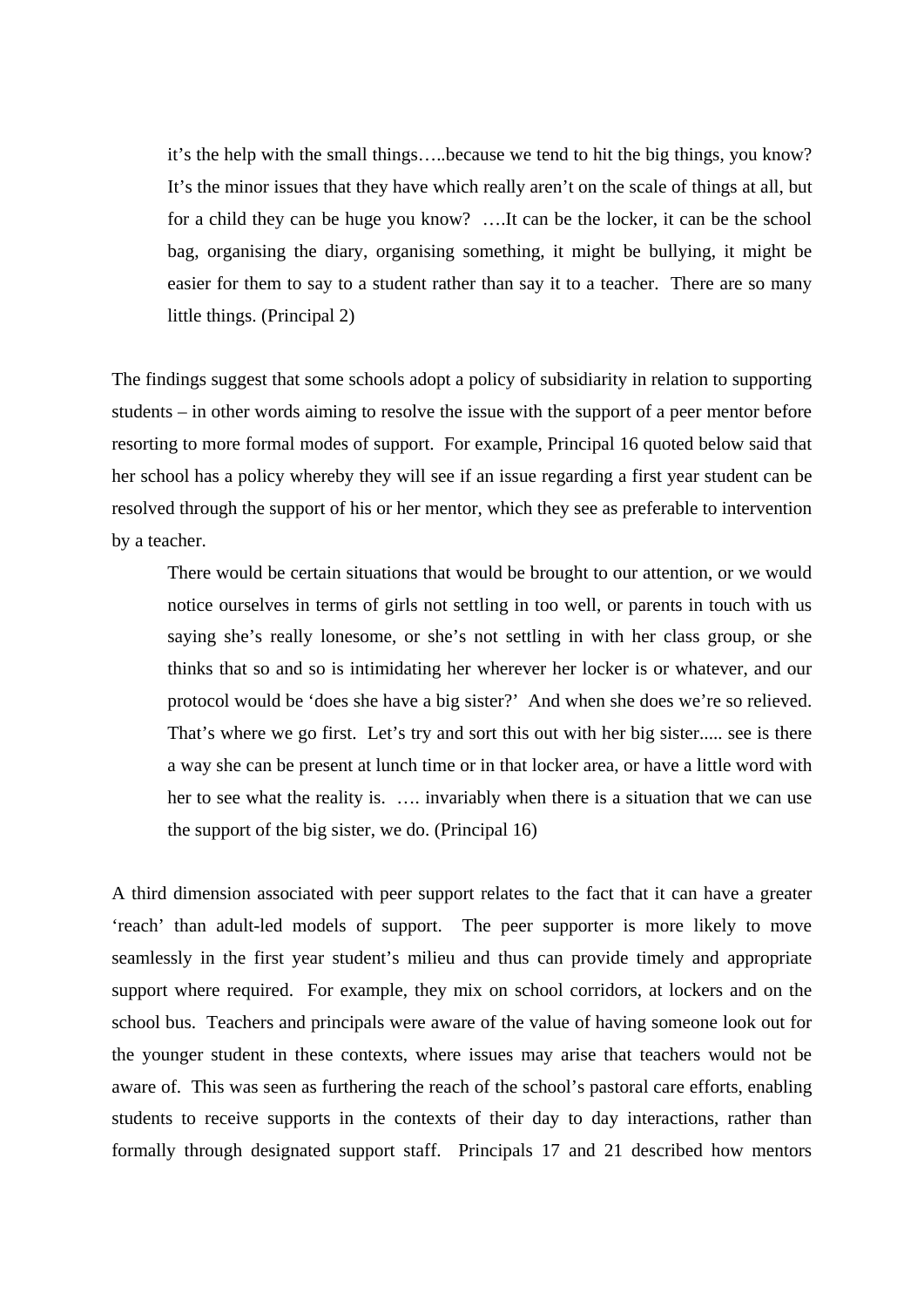would sometimes bring issues to the attention of teachers where the welfare of their mentee was concerned, for example in relation to suspected bullying.

 We do find that from time to time that that particular person who is their Big Brother or Big Sister will be looking out for them even in the corridors, the hall. It might be something as simple as they might come up and they might just say to you on the quiet, just seen such a one there, do you know what I mean? (Principal 17)

 Definitely in terms of the anti-bullying ... it makes people feel safe and if there's any little incidents they'll come to us here. It can be a line for getting a certain amount of information on that. (Principal 21)

Principals described how giving this responsibility to older students can create a culture of support in the school, whereby older students look out for the welfare of younger students, regardless of whether they are their mentee or not. While some of this may have occurred naturally, there is a view that the training received through the programme and the attitude it promotes make these students more aware of their responsibilities in this regard and gives them permission to act in response to any concerns they may have. This reflects Cowie's (2011) finding that the adoption of a peer support policy can give bystanders 'permission' to monitor behaviour and challenge bullying when they observe it.

 It kind of creates a system whereby, it actually makes the senior student, even though they always would have been very aware but it actually kind of, now that they have their role, it's amazing when they're given a role how they'll actually take it on board. It may not necessarily be the student that they are looking out for as their Big Brother or Big Sister; it may actually be another student but because of the training, the idea has been formed in their head. (Principal 17)

 They may have seen something happening in the yard before but never actually had the responsibility to act upon it. Now when they've been given the role, the mentors themselves see something they weren't happy with in the yard, they know that it's their responsibility to do something about it. (Link teacher 11)

A fourth benefit associated with the peer mentoring model is that the relationships developed can be sustainable and continue beyond the school boundaries. While most of the examples given referred to support provided in the context of school, some respondents spoke of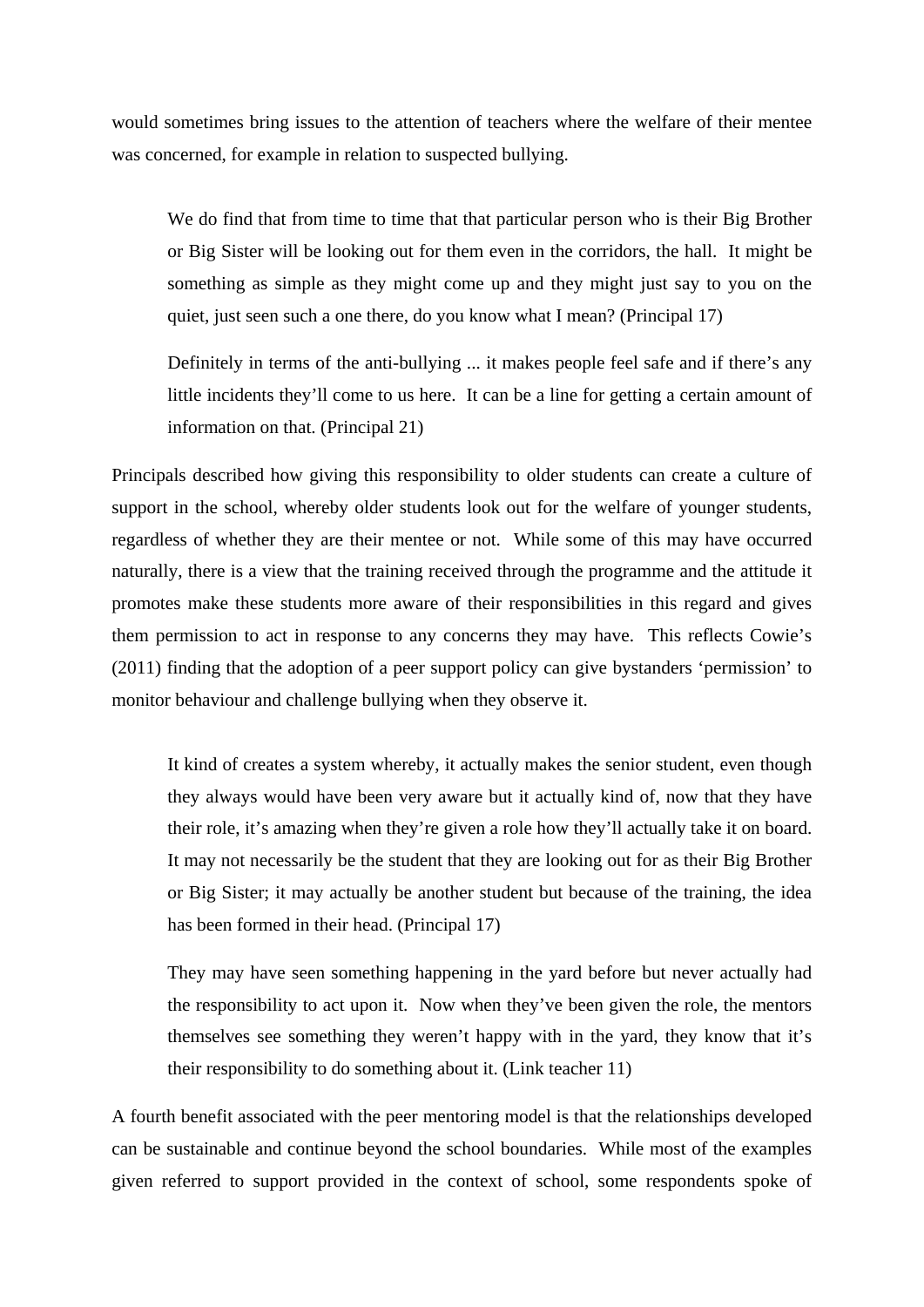examples of how the mentoring relationship was of benefit to the mentee in other arenas. For example, link teacher 9 described how peer mentors introduced their mentees to youth clubs that they were involved with. As this is a vulnerable group, she saw this as a very positive development as it was enhancing the infrastructure of support or protective factors in the lives of these young boys. In this way, the support of older peers can be conceptualised as a form of linking social capital (Stelfox & Catts, 2012), whereby the younger students are supported to build relationships in contexts that are likely to be of value to them.

 I can see bigger boys offering to take younger boys into the youth groups for example, you know, come on, I'll bring you down and you can get a form and your mam can sign it and whatever. ... I heard a couple of them offer this to a few of the younger boys who don't get out very much…..There would be huge issues around this community with drug use and a lot of crime on the streets. So for getting boys off the streets and keeping them in school, you know, I feel that this is a positive programme, to get these young boys who would be maybe very isolated and on the edges of society, to get them into youth groups and community groups, the after school clubs. So it's a little organic thing where it's reaching feelers out a little bit. ... So it has become more than it initially was. (Link teacher 9)

Cowie (2011) draws our attention to the importance of the social context in the emergence of bullying behaviour and highlights the role of school ethos in challenging such behaviour. A fifth dimension associated with the peer support model in this research is that it offers a means of challenging the negative power relationships that can exist between older and younger age groups in school, dynamics that can be a precursor to bullying behaviour. For example, Principal 20 quoted below spoke of how, in the past, there was a prevailing belief that incoming students would be subject to ridicule and practical jokes and that older students were within their rights to look down on their younger peers. He and others believe that the BBBS programme has helped to counter that culture.

 I think it's a radical overturning of the sort of the unconscious pecking order because there's kind of a tendency for somebody of 12 to look down on somebody of 11. So there is a kind of a pecking order that creates sort of negative tensions and disparagement, you know... I'm superior to you, that kind of thing. And it's natural and understandable in a way but it's an extremely primitive instinct. And unless you recognise it and set up social structures that actually overturn that... it can be very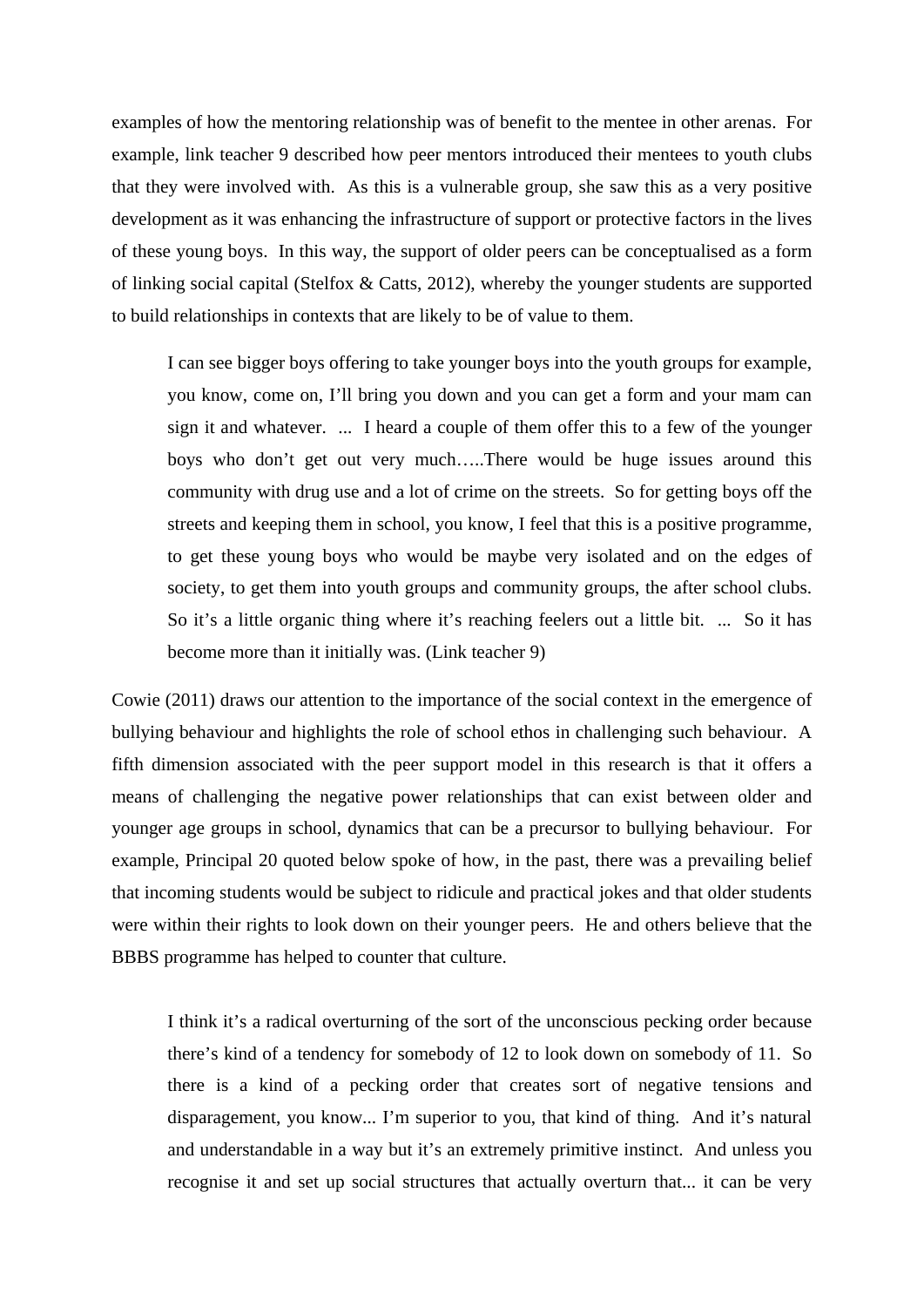destructive and corrosive of relationships in the community. So I think ..there's kind of an egalitarian quality to it …. something like this makes it formally not only acceptable but desirable to have those kind of virtues of mutual assistance and all of that sort of thing, sort of hand of friendship and you're welcome here, this is a good place to be. Even the very fact that senior students are willing to do this gives that message. I think it's very important. (Principal 20)

#### **Challenges associated with the model**

Principals and link teachers were asked if they had experienced any challenges or issues in delivering the programme. A number of respondents said that they had experienced minor challenges but none that could not be resolved easily, while others raised a variety of issues, which are now discussed.

Firstly, Karcher (2007) notes that the issue of ensuring adequate 'dosage' as a key issue facing school based mentoring programmes and this issue was also highlighted in this research. Some of the respondents spoke of their difficulties in finding a suitable time slot for the programme within the busy school timetable. While most schools run the programme at lunchtime, this can cause problems with people not attending or coming late, yet they were reluctant to take up class time with a programme that is meant to be voluntary. Furthermore, from time to time, senior students may have work experience, additional study commitments or sporting fixtures and are not available to meet. Some of the link teachers said that the momentum of the programme can be damaged if there has been a long period with no meetings. If meetings to not take place on a weekly basis as required in the programme model, there is a risk that the relationships will not develop to a level that they are meaningful and beneficial for the parties involved.

Secondly, a number of respondents highlighted challenges related to the workload associated with the programme, which often falls to one teacher to manage. While this person is supported by the BBBS Project Officers, running the programme can be time consuming, especially at the start of the year when interviews are conducted and matches made. In some schools, the link teacher seeks a commitment from other colleagues to help with the programme, while in larger schools, a post of responsibility may be allocated to the programme.

A third challenge relates to how participants are selected for the programme. In some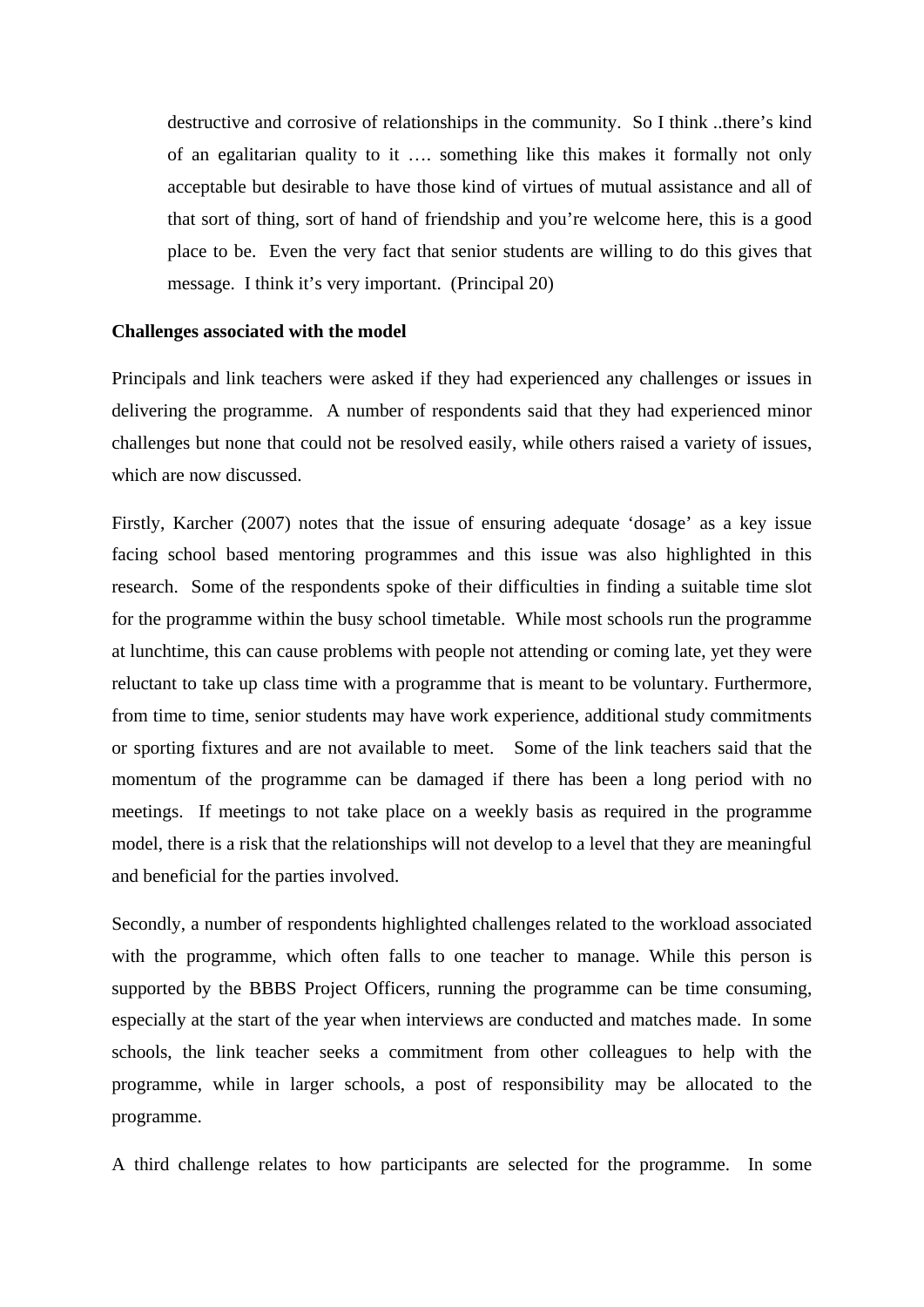schools, all first years are encouraged to participate, whereas in others a smaller group of students are included on the basis of need. Some schools have grappled with the question of which is preferable. They can see the value in offering the programme to all first years but may face a difficulty in getting enough good quality mentors in the senior cycle. Those who prioritise on the basis of need are aware that some 'needy' students may 'slip through the net' and they may have to make difficult decisions about who is given a place or not. Furthermore, those who are felt to need the programme or would be likely to benefit from it may not apply to take part. One principal said that they have had a challenge in selling the programme to first year students. Because it's voluntary, one or two key opinion formers may decide they don't want to do it and other students decide not to apply either.

Related to the previous point, some schools highlighted that not all senior students will make good mentors so it is better to select the most suitable candidates and prioritise providing a quality programme. However, this also raises a challenge because there may be students who have not yet shown leadership potential but may be good mentors if give the opportunity. One principal described how she and her team believe they need to take risks in this regard, in order to promote equal opportunity and avoid elitism.

 It's difficult you know because you don't want it to be the 30 most needy first years that are in the programme and the let's say 30 golden girls of fourth year. You're looking at these students and you're thinking.. it would be a good opportunity, you know, she has lots of potential, none of it is materialising yet but this might be just what she needs and so you give opportunities. So I don't know what you can do about it because you present opportunities and it sometimes comes back in your face and that's just human nature. That's life. And I think it would be wrong to just say well all of these girls who have ticked all the right leadership boxes are now going to get a chance to be Big Sisters because it just becomes so elitist then and that's not what you want (Principal 16)

Some of the respondents said that they have problems with absenteeism and that some matches don't work out for various reasons. The mentor may not be committed to the match and fail to turn up for the committed times, which can be hurtful for the mentee. Schools said that they have some floating mentors who can fill in for the absent mentor but it still raises the issue that the mentee may feel that it is their fault. There have also been occasions where the mentee did not want to continue in the programme, which may also be damaging to the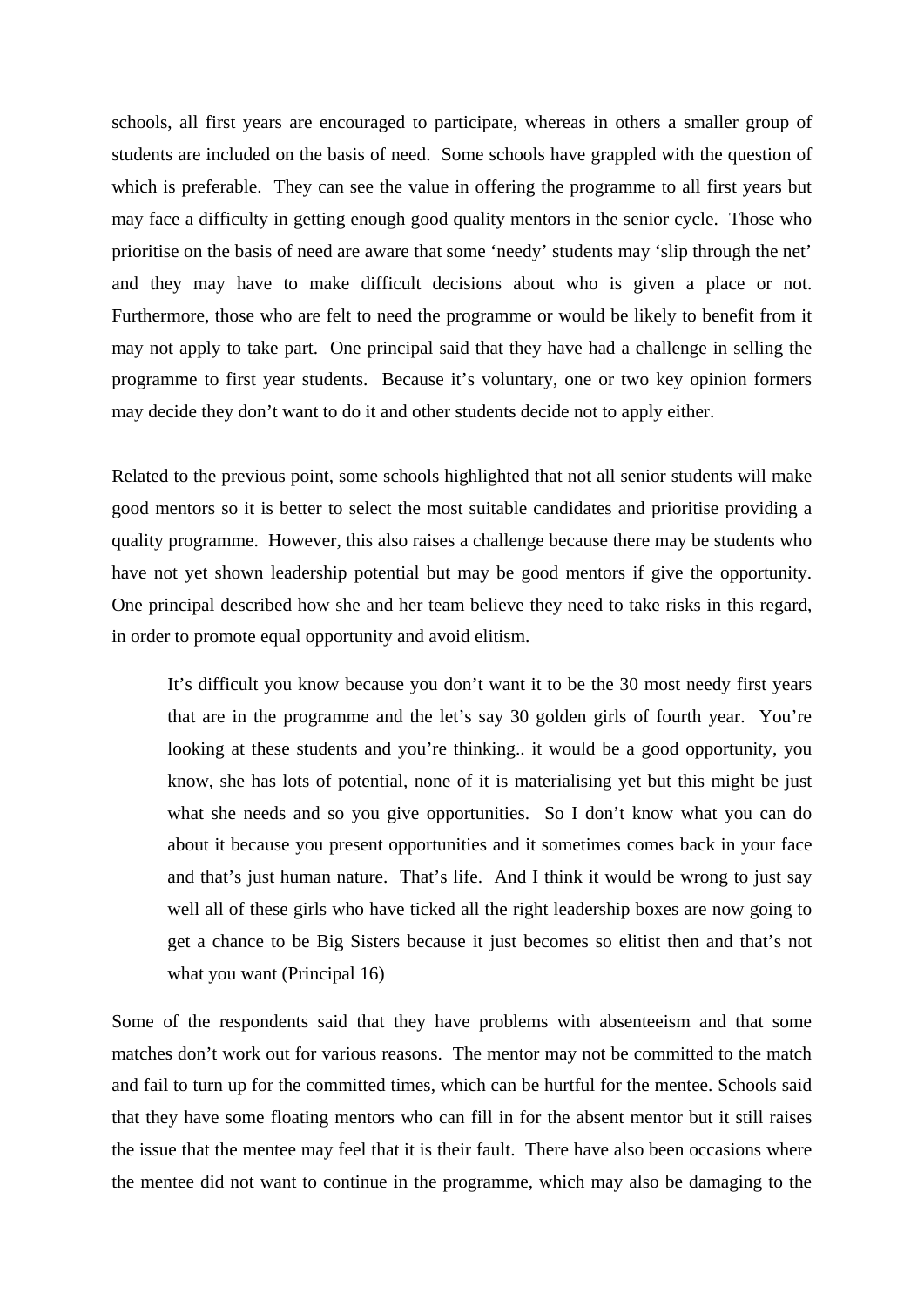self-esteem of their mentor. These issues, which can result in early termination of matches and hurt for both parties, have been found in mentoring and befriending programmes (Dolan and Brady, 2011; Philip and Spratt, 2007).

#### **Conclusion**

Peer support or peer mentoring models are not a panacea to the challenges and difficulties faced by young people in making the transition to secondary school but is argued that they have a unique and valuable contribution to make, in conjunction with other pastoral care initiatives in school settings. The added-value or 'unique selling point' of the BBBS school based programme is perceived to relate to its role in mobilising support between older and younger peers. Principals and link teachers believe that peer mentors are uniquely placed to understand the challenges experienced by their younger peers and can effectively tailor support to their needs. It is argued that advice is more likely to be appropriate and taken seriously if offered by an older peer who understands what it is like to be in such a position. In addition to being perceived as an effective and relevant source of support for young people, peer support is distinguishable by its potential availability in places and contexts where formal supervision may be limited, such as on school buses and in recreational areas. Reflecting previous research on peer support models (Cowie, 2009; Cowie and Smith, 2010), the peer mentoring model is believed to prevent the escalation of issues for young people and to bolster the efforts of school principals and teachers to identity and respond to bullying incidents. While the model is conceptualised as a support for school transition, the feedback from principals and teachers suggests that it has had a much wider impact, helping to ensure that a culture of support permeates the school culture. However, the findings show that programmes of this nature also present challenges in terms of selecting participants (both mentors and mentees), ensuring adequate 'dosage' and managing workloads.

## **References**

Akos, P. & Galassi, J. (2004). Middle and High School Transitions as Viewed by Students, Parents and Teachers. *Professional School Counselling*; Apr 2004, Vol. 7., No. 4, pp. 212- 221.

Befriending Network Scotland *The Befriending and Mentoring Evaluation Toolkit.* Edinburgh: BNS. Available at www.befriending.co.uk/befriendingpublications.php, accessed on 15 July 2014.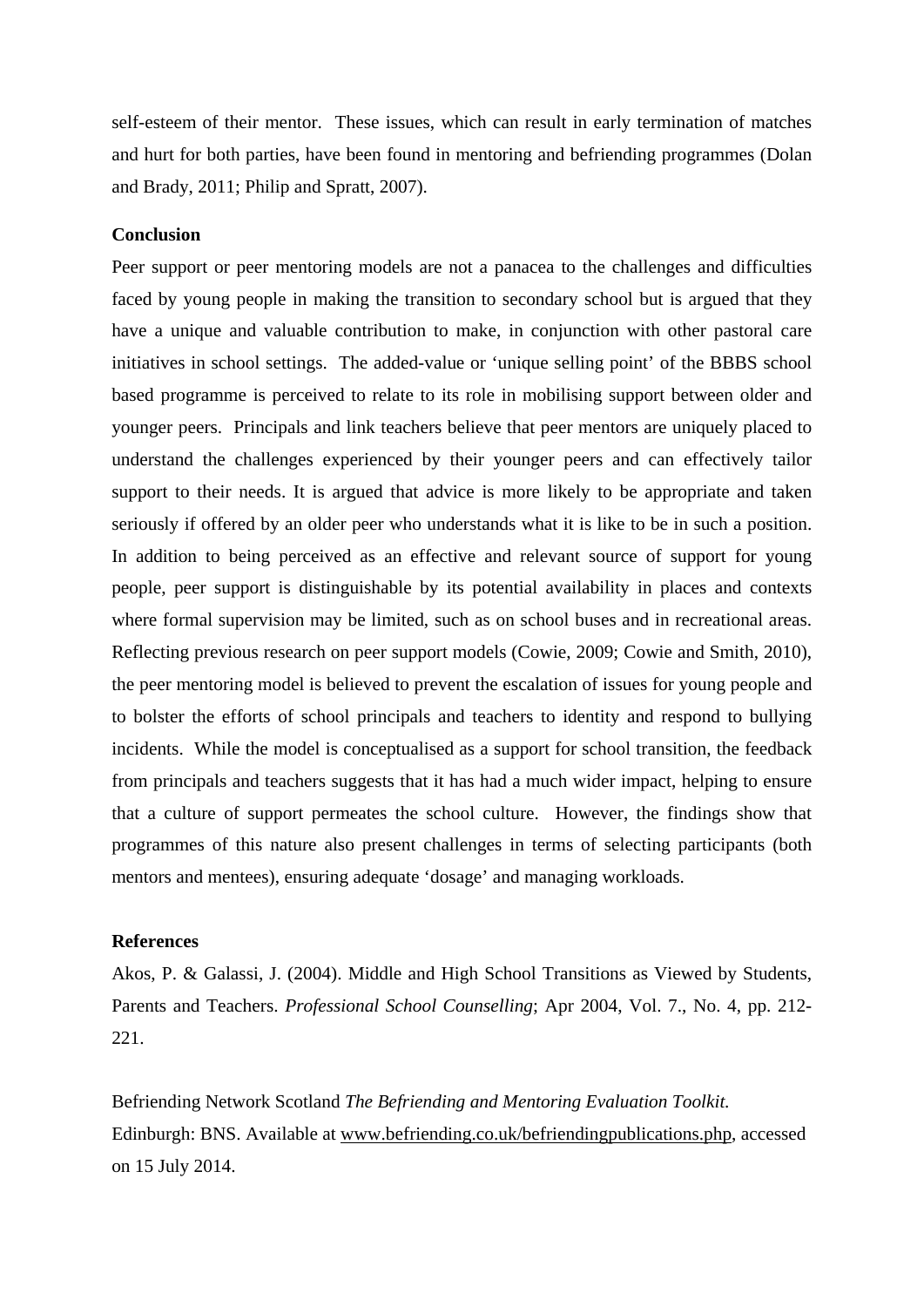Brady, B., Canavan, J., Cassidy, A., Garrity, S., O'Regan, C. (2012) Mobilising peer support in schools: An evaluation of the BBBS school based mentoring programme. Galway: UNESCO Child & Family Research Centre. Available at www.childandfamilyresearch.ie, accessed on  $15<sup>th</sup>$  July 2014.

Buchanan, R.L. & Bowen, G.L (2008). In the context of adult support: The influence of peer support on the psychological well-being of middle school students. *Child and Adolescent Social Work*, 25: 397-407.

Cohen, S. & Willis, T.A. (1985). Stress, social support, and the buffering hypothesis. *Psychological Bulletin*. 98:310-57.

Cowie, H. (2009). Tackling cyberbullying: A cross-cultural comparison. *International Journal of Emotional Education* 1(2): 3-13.

Cowie, H., Smith, PK (2010). Peer support as a means of improving school safety and reducing bullying and violence. In *Handbook of Youth Prevention Science*. Doll, B., Pfohl, W, Yoon, J. (eds). Routledge: New York; 179-195.

Cowie, H. (2011). Peer support as an intervention to counteract bullying: Listen to the children. *Children & Society*, Vol. 25 (2011), pp.287-292.

Cutrona, C. E. (2000). Social support principles for strengthening families. In J. Canavan, P. Dolan & J. Pinkerton (Eds.), *Family Support: Direction from Diversity*. London: Jessica Kingsley.

Dolan, P & Brady, B. (2012). *A Guide to youth mentoring*: *Providing effective social support.* London: Jessica Kingsley.

Houlston, C., Smith, P.K., Jessel, J. (2009). Investigating the extent and use of peer support initiatives in English schools, *Educational Psychology: An International Journal of Experimental Educational Psychology*, 29:3, 325-344.